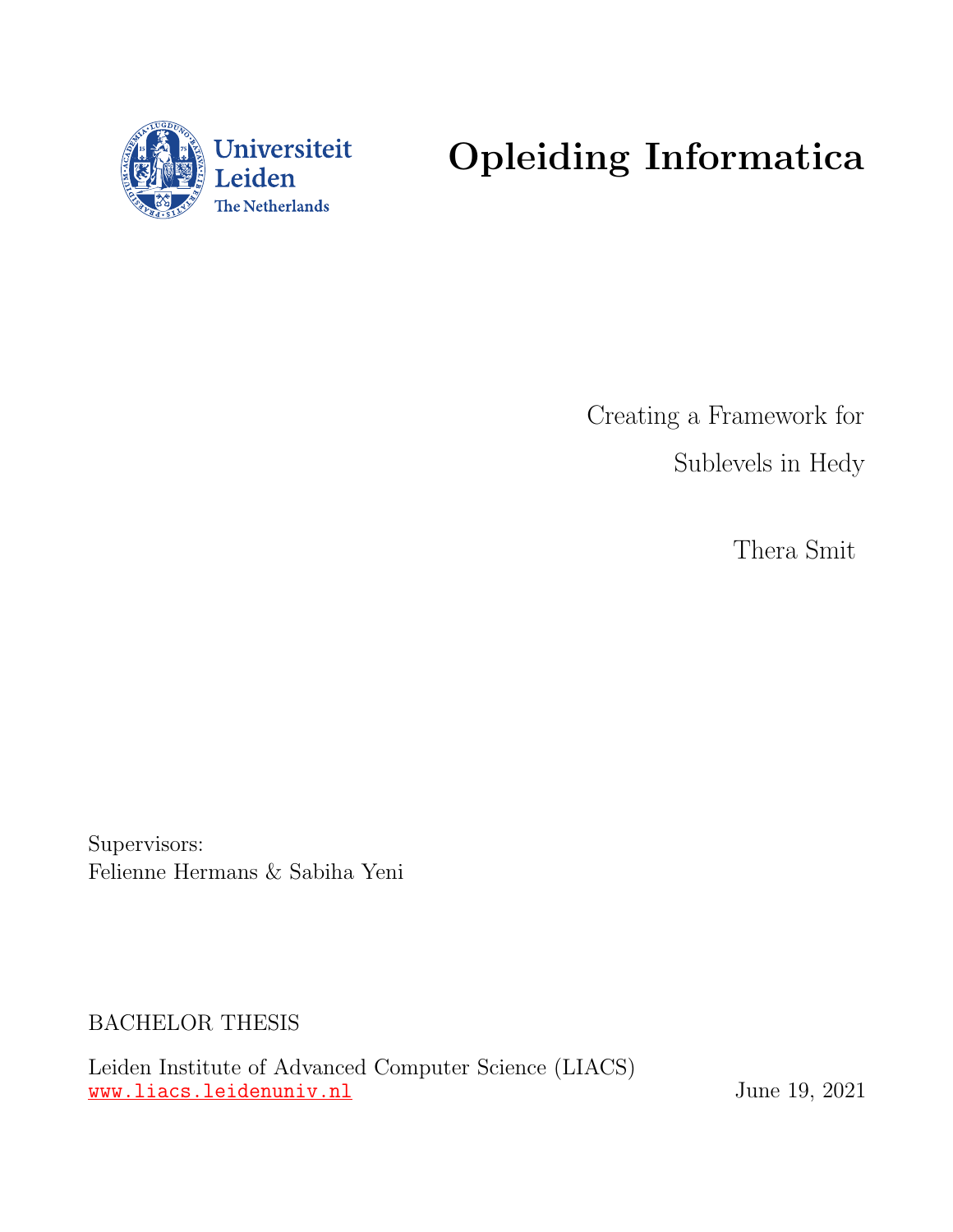#### Abstract

Learning to program can be tough, as there is a lot of syntax and new concepts to learn. The gradual programming language Hedy gives novice programmers a way to learn programming by introducing new concepts in a gradual way. This thesis attempts to expand Hedy by adding a framework for sublevels to even out some of the bigger steps between levels. The thesis focusses on the introduction of the for loop. It describes the creation of a sublevel to help introduce the for loop in a simpler way and shows the reasoning behind the creation of the sublevel framework.

# **Contents**

| $\mathbf{1}$   | Introduction<br>1                       |                         |  |  |  |  |  |  |  |
|----------------|-----------------------------------------|-------------------------|--|--|--|--|--|--|--|
|                | 1.1                                     |                         |  |  |  |  |  |  |  |
|                | 1.2                                     |                         |  |  |  |  |  |  |  |
| $\mathbf{2}$   | <b>Definitions</b>                      | 3                       |  |  |  |  |  |  |  |
|                | 2.1                                     |                         |  |  |  |  |  |  |  |
|                | 2.2                                     |                         |  |  |  |  |  |  |  |
|                | 2.3                                     |                         |  |  |  |  |  |  |  |
| $\bf{3}$       | <b>Related Work</b>                     | $\overline{\mathbf{4}}$ |  |  |  |  |  |  |  |
| $\overline{4}$ | Implementation                          | $\overline{5}$          |  |  |  |  |  |  |  |
|                | 4.1                                     |                         |  |  |  |  |  |  |  |
|                | 4.2                                     |                         |  |  |  |  |  |  |  |
|                | 4.3                                     |                         |  |  |  |  |  |  |  |
| $\overline{5}$ | <b>Conclusions and Further Research</b> |                         |  |  |  |  |  |  |  |
|                | 5.1                                     |                         |  |  |  |  |  |  |  |
|                | 5.2                                     |                         |  |  |  |  |  |  |  |
|                | 5.3                                     | $\overline{7}$          |  |  |  |  |  |  |  |
|                | <b>References</b>                       | 8                       |  |  |  |  |  |  |  |
|                | A Sublevels and problems with flow      | 9                       |  |  |  |  |  |  |  |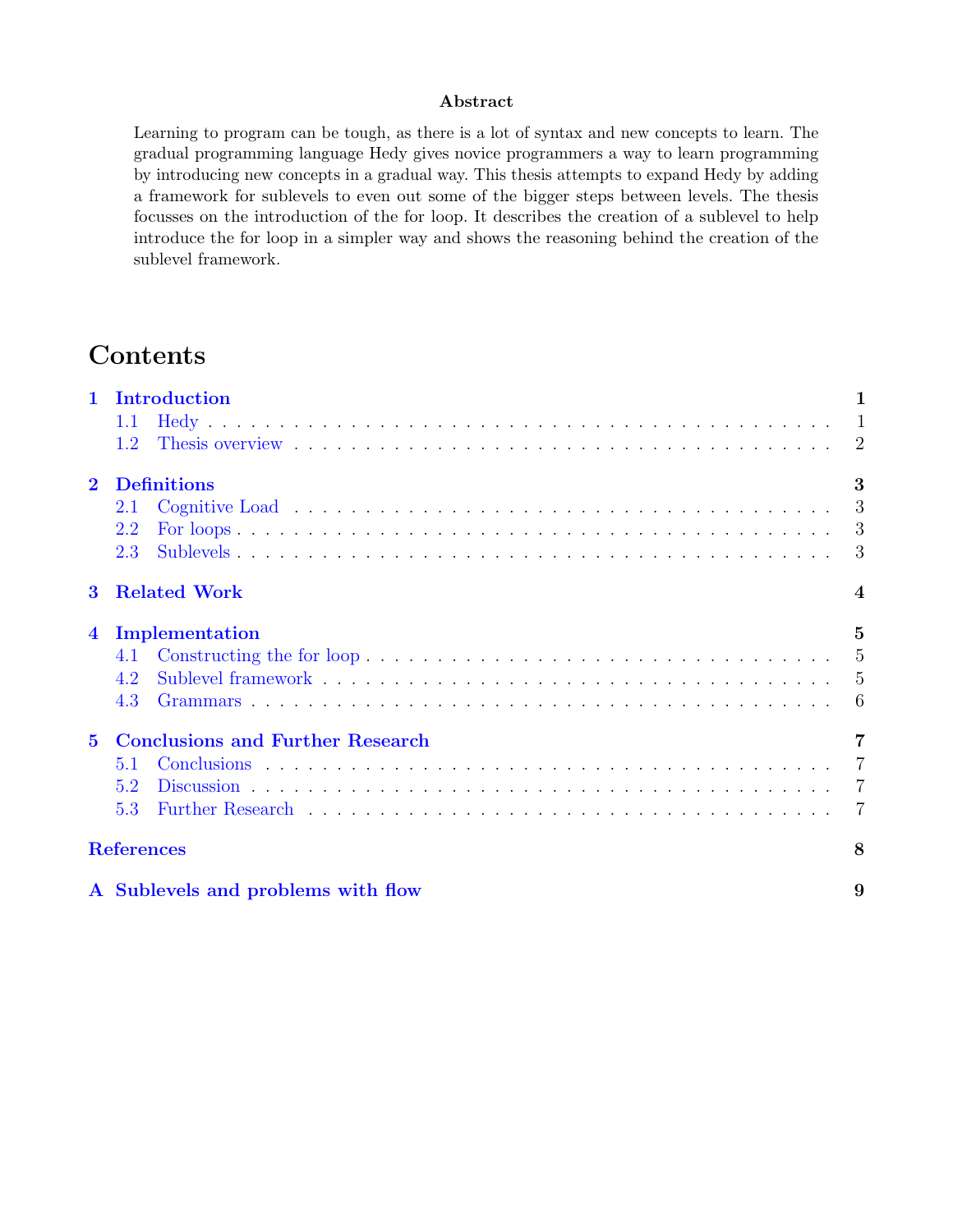## <span id="page-2-0"></span>1 Introduction

When first learing to program, people are confronted with a huge amount of information. Taking Python as an example, one needs to learn about keywords, indentation, semicolons and more. Syntax can be quite overwhelming when first confronted with it. The problem with learning a programming language is that all syntax has to be learned at once, otherwise the computer won't understand it. Forget the semicolon, syntax error. Leave out the indentation, indentation error. For novice programmers this makes it hard to get started, as memorising everything at once is almost impossible. Programming courses have tried to solve this problem by introducing the language in small steps, but those small steps usually still involve a lot of new concepts at once. Take the for loop for example. In Python the for loop consists of no less than 9 different parts which all have to be understood and used at once, see figure [1.](#page-2-2) Leave one out, the program breaks. Section [2.1](#page-4-1) will address why having to learn this many parts at once can be a problem. In normal Python there is no way to introduce concepts without immediately having to introduce every element of that concept, including syntax. This is where Hedy comes in.



<span id="page-2-2"></span>Figure 1: For loop in Python showing the different elements. Credit: Hedy Introduction Talk by Felienne Hermans

#### <span id="page-2-1"></span>1.1 Hedy

Hedy [\[Her20\]](#page-9-1) is what is called a "gradual programming language". It starts of simple, then grows more complex as it introduces new concepts. Hedy is split up in different levels [\[Hed\]](#page-9-2), each with slightly different, more complex semantics and syntax. Its aim is to teach Python, not by introducing full concepts one at the time, but by using a simpler language to introduce a concept gradually. Take the print statement for example. In the first level of Hedy, there exists a print statement where everything after writing print is written straight to the output. So typing print Hello World will write Hello World on the screen. This level doesn't have much practical use for its programs, but it is a nice way of introducing the print statement as a concept. The next level introduces variables, but keeps them simple by simply letting the user type name is Thera to get a variable name which equates to Thera. By typing the following program, Hello Thera will be printed on screen:

name is Thera print Hello name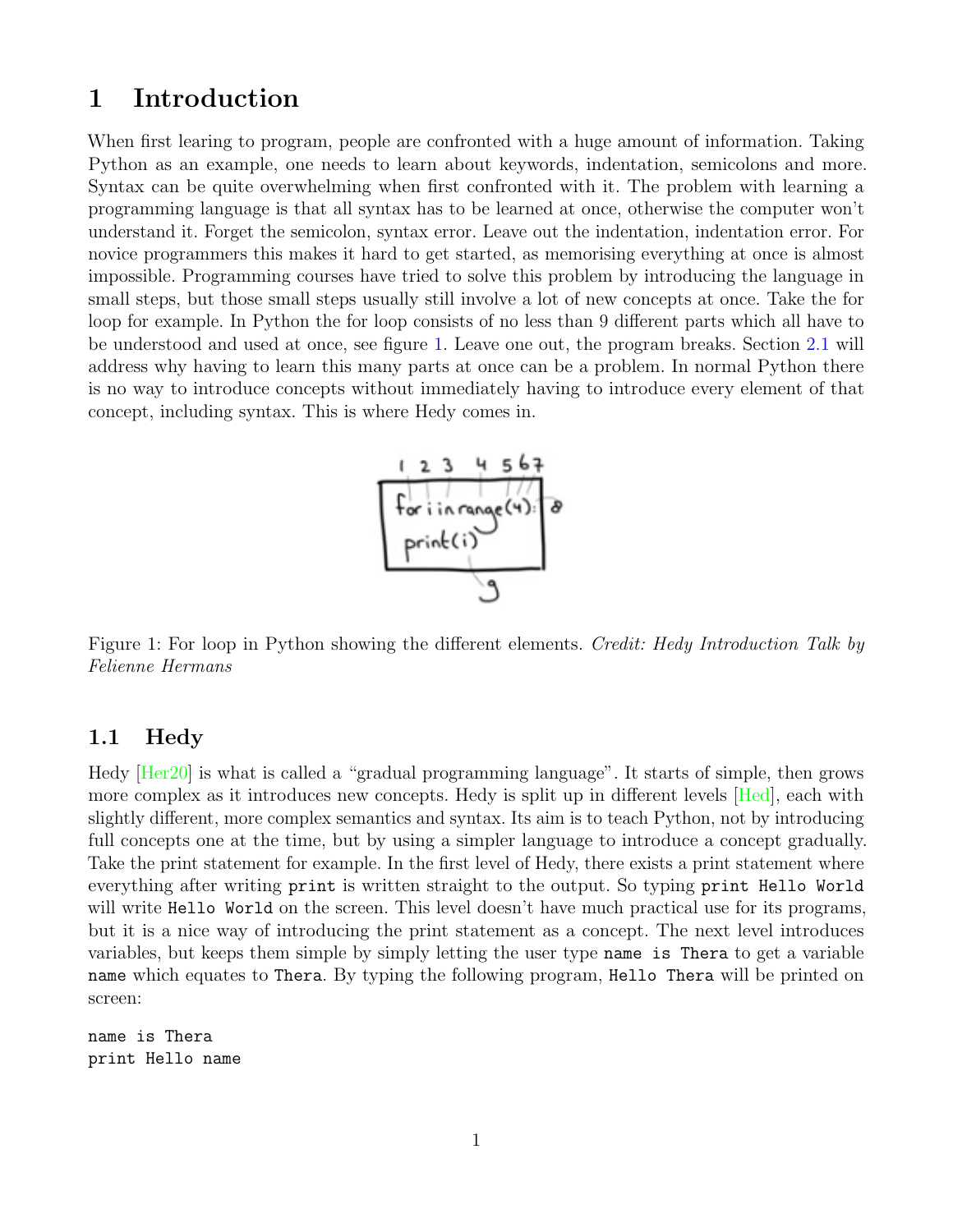Observant readers may have noticed that typing print My name is name will not result in the expected My name is Thera, instead outputting My Thera is Thera. This problem can be used to explain why Python uses quotation marks to differentiate between strings and variables. Coincidentally, next level this concept of using quotation marks to tell the computer which part to print as string and which part to use as variables is introduced. And so on and so on. By introducing new concepts in this gradual way, Hedy aims to teach Python in a way similar to how natural languages are taught. This way learning Python can be made easier and more effective. Hedy is still a work in progress project and this thesis aims to improve a small part of that project.

## <span id="page-3-0"></span>1.2 Thesis overview

This thesis will focus on two subjects: the implementation of the for loop in Hedy and the creation of a framework for sublevels in Hedy. Chapter [2](#page-4-0) will explain some definitions regarding Hedy's philosophy and the subject of this thesis. Chapter [3](#page-5-0) talks about other projects within Hedy, as well as projects surrounding programming language education. Chapter [4](#page-6-0) will go into detail about the implementation of the for loop and the motive behind the creation of the sublevel framework. Lastly, chapter [5](#page-8-0) will talk about the conclusions reached and future research.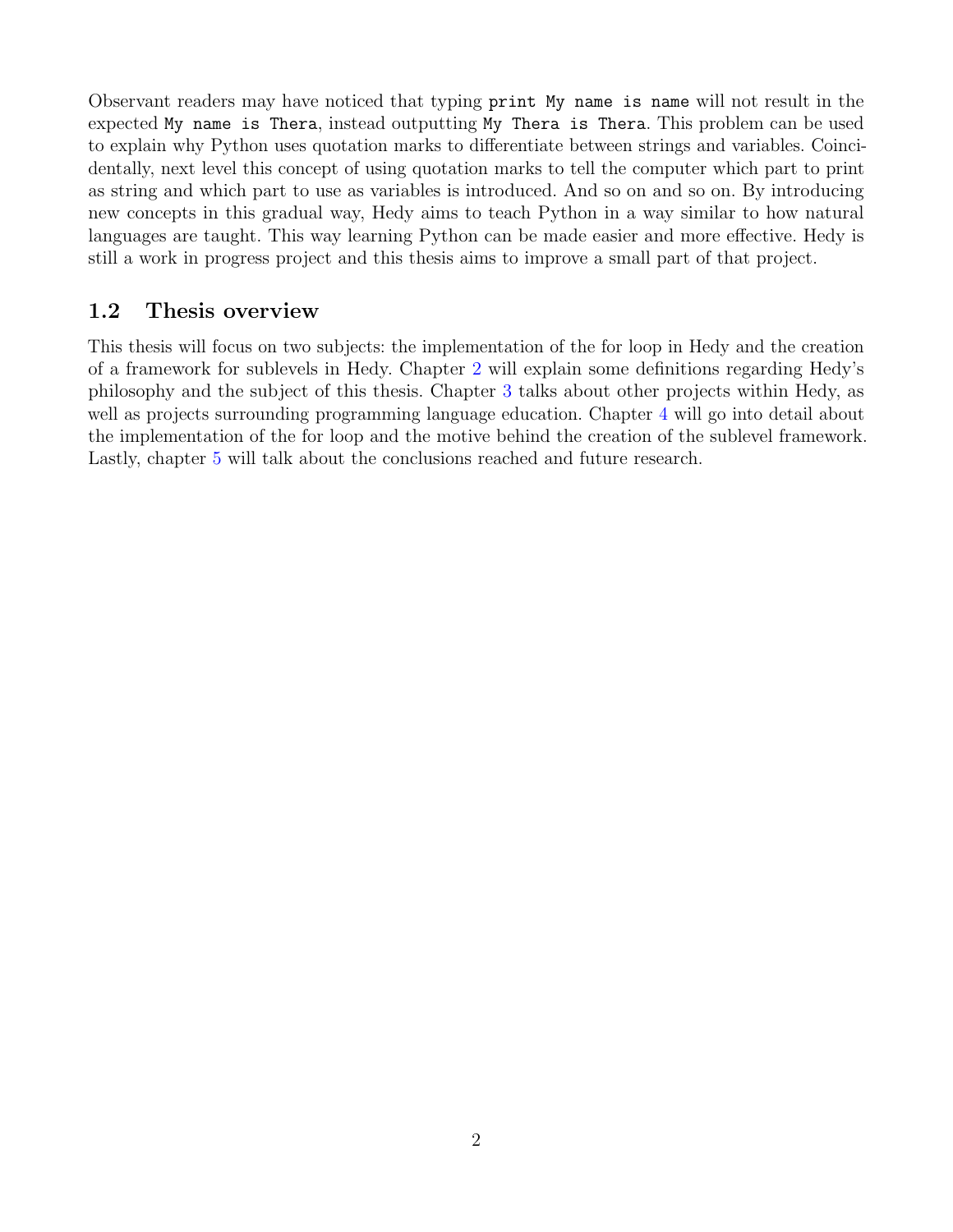## <span id="page-4-0"></span>2 Definitions

#### <span id="page-4-1"></span>2.1 Cognitive Load

When learning about new concepts like a new language or, in the case of Hedy, new syntax ones brain can only hold so much new information at once. When trying to learn too many items at once, the brain becomes overloaded with new information and won't be able to process it anymore. This is called cognitive load. When learning a programming language like Python, cognitive load can become a problem as there are many new concepts that must be learned at once in order to create a program.  $[Her21]$  As said in section [1,](#page-2-0) there is no way to simplify normal Python code without breaking the program. Syntax has to be done correctly or the computer won't understand it. The reason Hedy is designed as a gradual programming language, is to avoid cognitive load by only introducing a small amount of new concepts at the same time and by building off of earlier learned concepts.

#### <span id="page-4-2"></span>2.2 For loops

The for loop in Python consists of a bunch of different elements which all have to be learned and understood simultaneously in order to successfully implement it. There are no less than three keywords, one of which is actually a function with multiple possible parameters, a variable which only exists inside the for loop, a semicolon and the indentation. Learning about the for loop for the first time can be a daunting task for novice programmers because of cognitive load as mentioned in the previous section. Hedy attempts to take away the cognitive load in level 8 of the program by reducing the amount of new concepts to just the key words and a specified range. for i in range(4): becomes for i in range 1 to 4. By taking out the brackets and semicolon students don't need to worry about the complicated looking syntax yet and can just focus on the concept of the for loop itself. One of the subproblems of this thesis was attempting to simplify this for loop from Hedy even more. The reason for this simplification is that the for loop as Hedy presents it still introduces many new concepts. There are still three new keywords plus the range specification and the variable i. How this loop was simplified further is explained in section [4.](#page-6-0)

## <span id="page-4-3"></span>2.3 Sublevels

The level structure in Hedy prior to this thesis was linear. When a level is completed, one goes to the next level where new concepts are introduced. This thesis introduces the concept of sublevels to Hedy. A sublevel is a small level that can be used to ease users into a new subject even more gradually than using the normal levels. This concept came to be because the way Hedy previously introduced the for loop seemed a little too steep of a step. Instead of writing a whole level and throwing off the previously established flow, a framework to support sublevels was added to insert these types of extra levels. Currently only one exists, level 7-1, which was made for this thesis and helps introduce the for loop in a simpler way than done in level 8, see section [4.](#page-6-0) As a framework exists now for sublevels, new sublevels can be added later.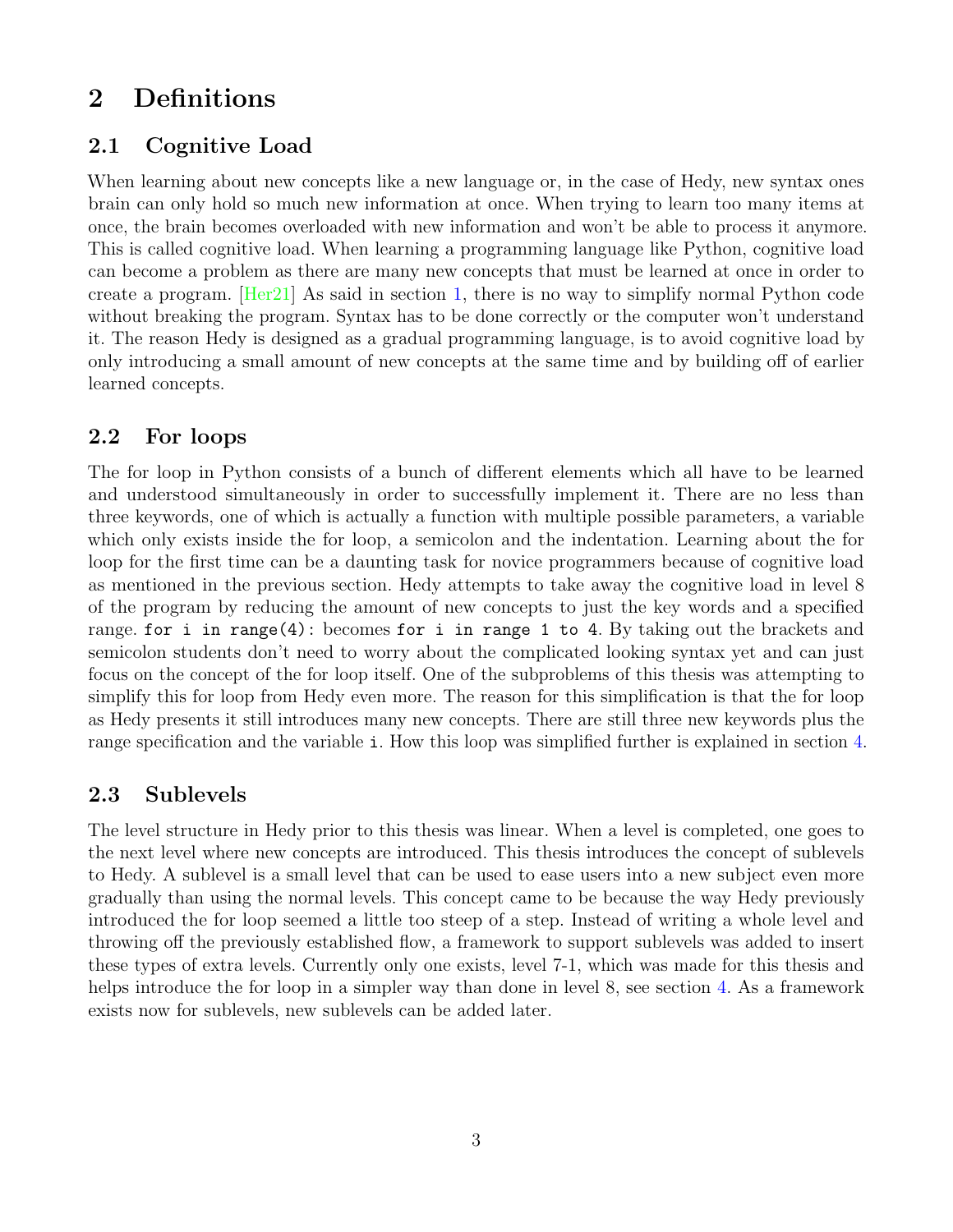## <span id="page-5-0"></span>3 Related Work

Hedy is an open source project. As such, multiple projects are being worked on at the same time. New levels have been added, error messages have been improved and syntax highlighting has been added to name a few. One recent addition to Hedy are assignments. These assignments guide the user through the new concepts by giving them an idea to work with and a challenge to complete. These assignments span multiple levels, each building on the previous level like Hedy's levels build on each other. This way users get used to new concepts while learning to get creative with their programming in a fun way.

There are also several other educational oriented programming languages. One of the most popular ones is Scratch [\[Scr\]](#page-9-4). This language uses visuals instead of lines of code to make programming easier. By using blocks like the one in figure [2](#page-5-1) Scratch is able to completely get rid of the complicated looking text based code. This makes it much easier for novice programmers to mess around with programming without having to deal with constant error messages. Thanks to this fact Scratch is used by people of all ages. Scratch's simple structure has no gradual learning to it in the way Hedy does, as every block is immediately available to the user, but it does have tutorials which introduce the blocks in a playful way to the user. The philosophy is similar to that of Hedy: avoid cognitive load (section [2.1\)](#page-4-1) by simplifying abstract concepts like syntax and unknown keywords.

<span id="page-5-1"></span>

Figure 2: A repeat block used in Scratch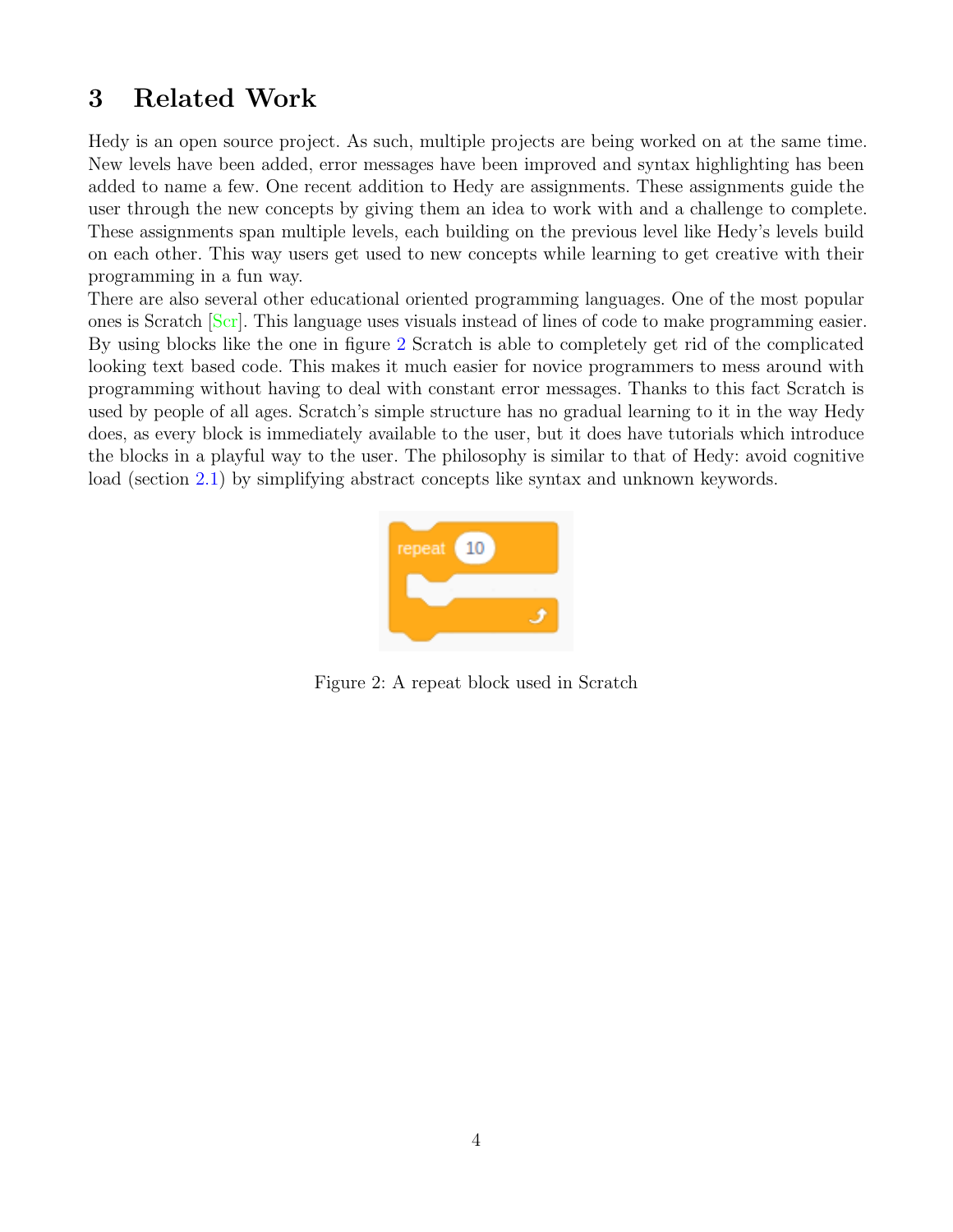## <span id="page-6-0"></span>4 Implementation

#### <span id="page-6-1"></span>4.1 Constructing the for loop

As stated in section [2,](#page-4-0) the for loop in Hedy still feels too complicated despite its simple design compared to the for loop in Python. This was the original reason for this thesis. By making a level in between the current levels 7 and 8 with a simpler version of the for loop, it could be introduced in a more gradual way. To achieve this, multiple different (educational) programming languages were explored to see how they introduced the for loop.

A lot of programming languages use a repeat statement instead of a for loop. repeat 5 will repeat the loop body 5 times. Scratch  $\lceil \text{Scr} \rceil$ , Logo  $\lceil \text{Log} \rceil$  and Quorum  $\lceil \text{Quol} \rceil$  are examples of languages which use repeat statements. Then there is Sonic Pi  $\lceil \text{Son} \rceil$ , which uses a times do statement. 3.times do repeats the body 3 times. Hedy also uses a repeat statement in its earlier levels before moving on to the actual for loop. Three languages which use a for loop with simple syntax that became the basis for the for loop designed for this thesis are Lua [\[Lua\]](#page-9-8), which uses a statement of the form for var = 1, 3 do, PencilCode [\[Pen\]](#page-9-9), which uses for 1..3 and Snap!  $\lceil \text{Sna} \rceil$ , which uses for  $i = 1$  to 3.

The syntax of Snap!'s for loop is very interesting as it is very close to the Hedy for loop. But where Hedy uses in range, Snap! just uses an equal sign. At level 8 in Hedy equal signs have not been introduced yet, as syntax has been pushed as far back as possible. What Hedy users are familiar with though, is the variable assignment through the word is. As seen before in section [1.1,](#page-2-1) statements like name is Thera have been used since level 2. Using Snap!'s version of the for loop and changing the equal sign to the keyword is users are familiar with, the complicated for loop with four different new elements suddenly changes to a new concept with just two small changes. A new keyword for and the range specified by the keyword is and new keyword to. By also changing the variable from the abstract i to something more easily understood like counter, the for loop can be simplified even further. This became the basis for the new level which is now called level 7-1. Why this level is called 7-1 is explained in the next section.

## <span id="page-6-2"></span>4.2 Sublevel framework

While designing the simpler for loop explained in the last section, work on Hedy continued. Level 8 and up were being implemented and it became very hard to just insert a level into the structure, especially a level that had not been tested on its importance, see section [5.2](#page-8-2) for further explanation on why this has not been done. Instead, the idea of sublevels was born. As explained in section [2.3,](#page-4-3) sublevels are small levels in bewteen the actual levels of Hedy which can be used to introduce new concepts even more gradually than Hedy already does. Originally, the idea was to use sublevels to test out where smaller steps might be necessary, but this idea has slowly evolved into a concept where students can opt to use a sublevel when they need more explanation on a concept or need more time to learn concepts. This way students who are faster can skip the small steps and immediately move on to the full concept, while students who need more explanations can use the sublevels for a more gradual approach. Sublevel 7-1, the simple for loop explained last section, is currently the only sublevel. As the sublevel framework is still new, currently the only way to access it is by knowing the specific URL [\[Lev\]](#page-9-11). See also section [5.3](#page-8-3) on future developments.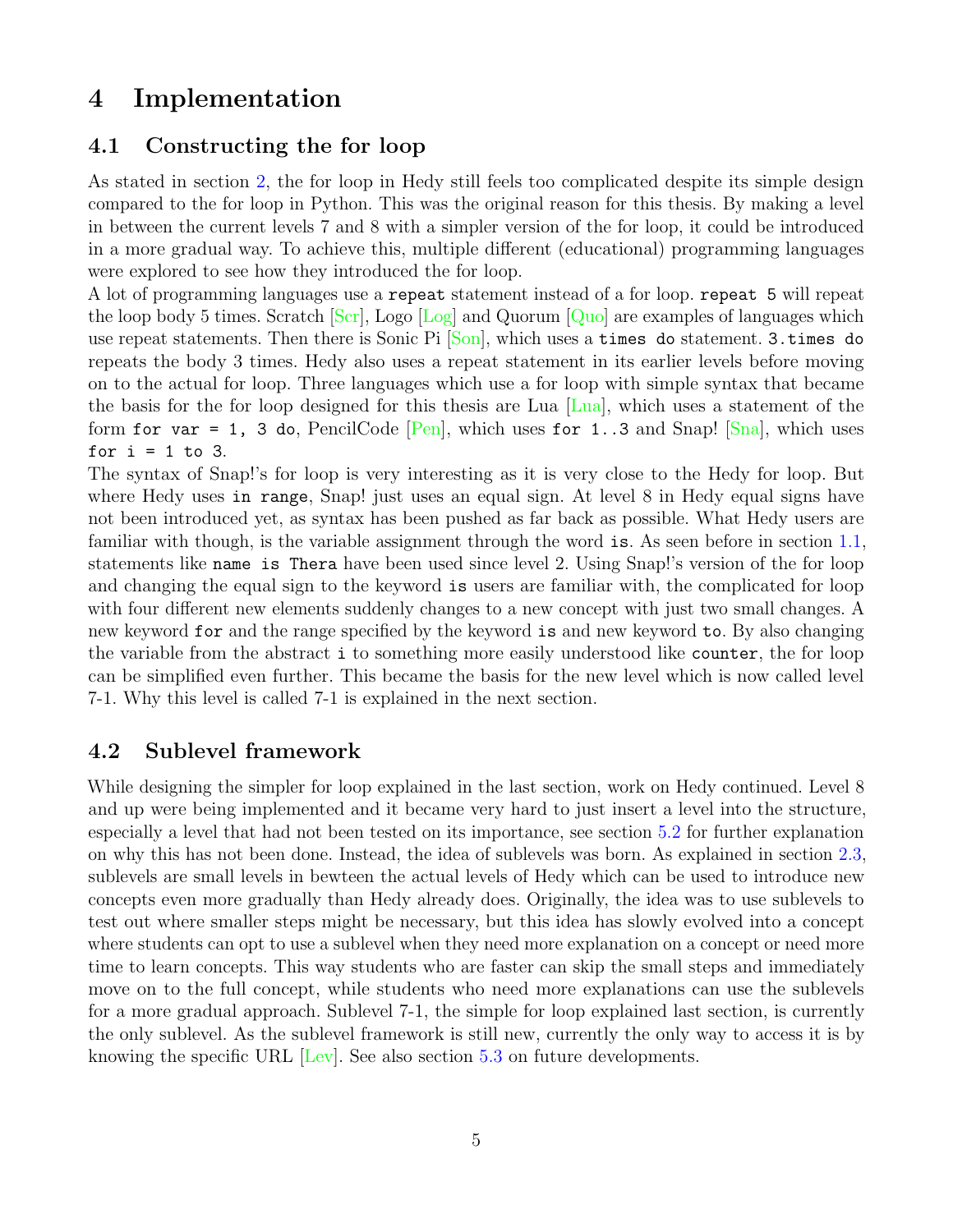## <span id="page-7-0"></span>4.3 Grammars

Every level in Hedy has its own grammar and syntax. These grammars are stored in Hedy's backend and called upon whenever a user wants to run their code. A transpiler, in Hedy's case Lark [\[Lar\]](#page-9-12), which is a program that can parse context free grammars turns the code into a tree which can then be converted into Python code. In order to implement new (sub)levels, a new grammar has to be written as well as a translation from that grammar to Python. As levels build off of each other, not every function has to be implemented for every level. Hedy is built in such a way that functions from previous levels that remain unchanged this particular level, like the print statement after level 3, use the grammar and translation to Python from the previous level. To implement level 7-1 this practice was used as well. Level 7-1 only introduces the for loop and removes the repeat statement, so those were the only two changes made for the grammar of level 7-1. The grammar for the for loop looks something like this:

for\_loop: "for " (NAME | var) " is " (NUMBER | var) " to " (NUMBER | var) \_EOL  $(" " + command) (EOL " " + command)*$ 

for\_loop is the name of the statement. Everything between quotation marks is taken by the transpiler as strings. When parsing a line of code, the transpiler looks for an exact match to these strings. (NAME | var) and (NUMBER | var) are variables. The transpiler checks if the line of code to be parsed has a variable or a number in those spots. These are also the arguments that help Hedy turn Hedy level code into Python code. The arguments from this for loop are put into a Python for loop while the quotation mark parts are ignored. \_EOL is a keyword for the end of a line and command is a statement which means everything classified as a "command" can be at that spot. In simple terms, the for\_loop statement tells the transpiler to look for a statement looking like:

for variable is number or variable to number or variable some command possibly more commands

As the only difference between level 7-1 and level 8 is the way the for loop is written, the grammar and translation to Python are very similar. Level 7-1 even uses the same Python translation as level 8, as the arguments fall in the same spots.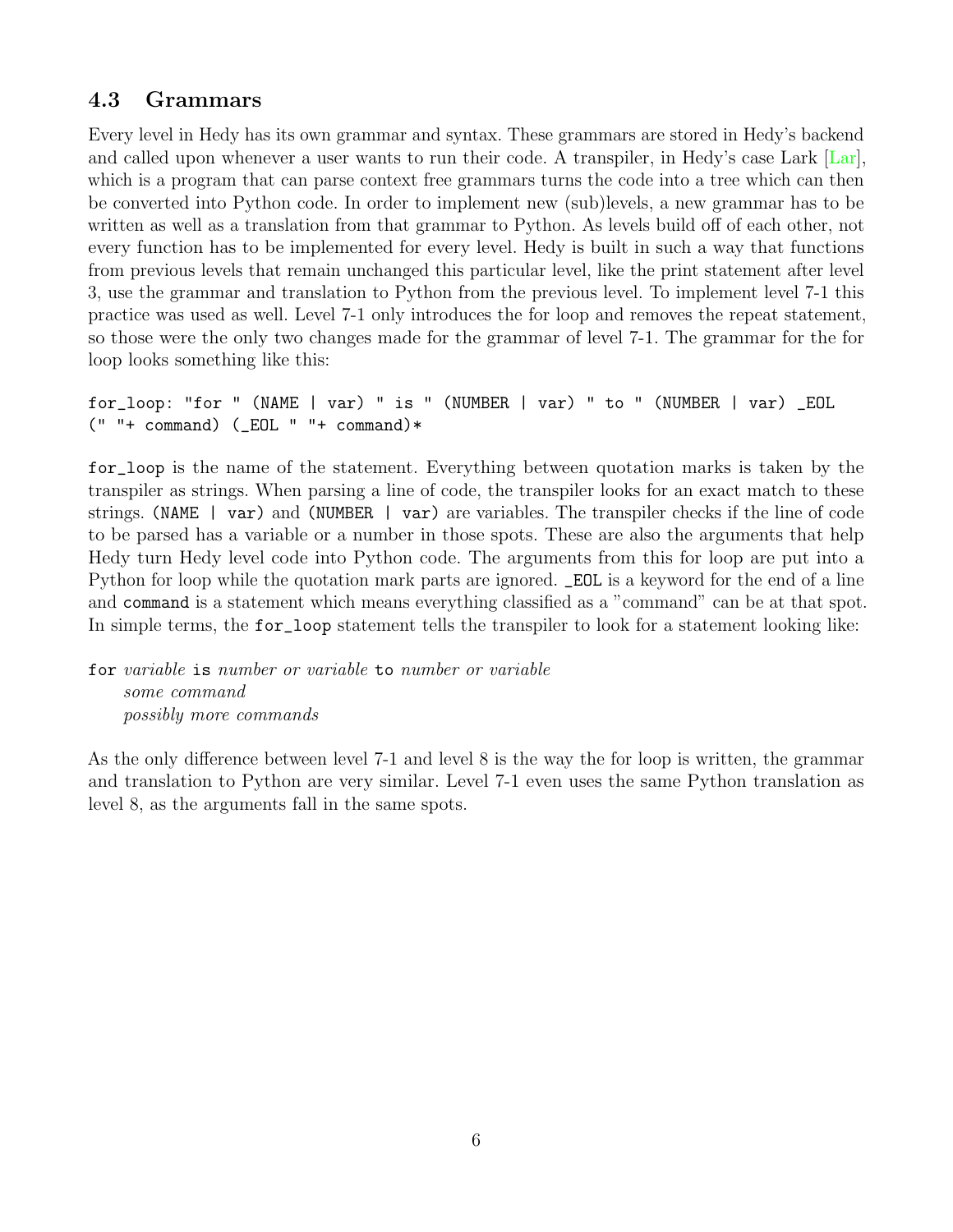# <span id="page-8-0"></span>5 Conclusions and Further Research

## <span id="page-8-1"></span>5.1 Conclusions

In conclusion, the sublevel framework will be useful for future Hedy projects. Level 7-1, though not yet tested, can now be used to teach novice programmers who need a little extra help the for loop in an even simpler way that Hedy could. The sublevel framework can be used to create new sublevels where necessary, though currently they can only be accessed by knowing the specific URL. Hedy is still in development and new features are added often. The creation of sublevels was yet another step forwards in Hedy's development.

## <span id="page-8-2"></span>5.2 Discussion

While designing the sublevels the original plan was to make two different sublevels, one which ended up becoming 7-1 and another called 7-2 which was the same as level 8. A new level 8 would be designed as a continuation of either one of the sublevels. This ended up forming a problem however, as the sublevels were not readily available. This meant users would go from level 7 to the new level 8 without going through the sublevels first, leaving them confused. This prompted the removal of sublevel 7-2.

The problem of whether or not users have gone through a sublevel or not extends to the current version of Hedy too. Hedy introduces its levels with an explanation of the new concept. When a user has gone through a sublevel however, they may already be familiar with the concept so the intro text would end up explaining the wrong thing to them. Level 7-1 and level 8 struggle with this very concept, see appendix [A.](#page-10-0)

Because of the current state of the world actually doing experiments with the new for loop and sublevels was sadly impossible. There is however support for A-B testing in Hedy, so these tests could still be done at a later date.

## <span id="page-8-3"></span>5.3 Further Research

In the future new sublevels could be added to give students more options to get extra help with new concepts. As sublevels are currently not accessible without knowing the specific URL, another future development would be to implement a button to access the level (and any other sublevels) from Hedy itself. This is currently being worked on.

As the importance of level 7-1 has not been tested yet, A-B tests could be performed where one group learns about for loops using the sublevel and another by just following Hedy normally. By testing to see how many mistakes are made in later levels when students use the for loop again, or by measuring the dropout rate during level 8, the impact of level 7-1 can be tested. When more sublevels are added, the same can be done for those levels.

Appendix [A](#page-10-0) highlights another problem that could and should be solved at some point in the future, the flow of the introduction texts. These texts should build off of earlier acquired knowledge, but when sublevels come into play that knowledge may be different depending on the user.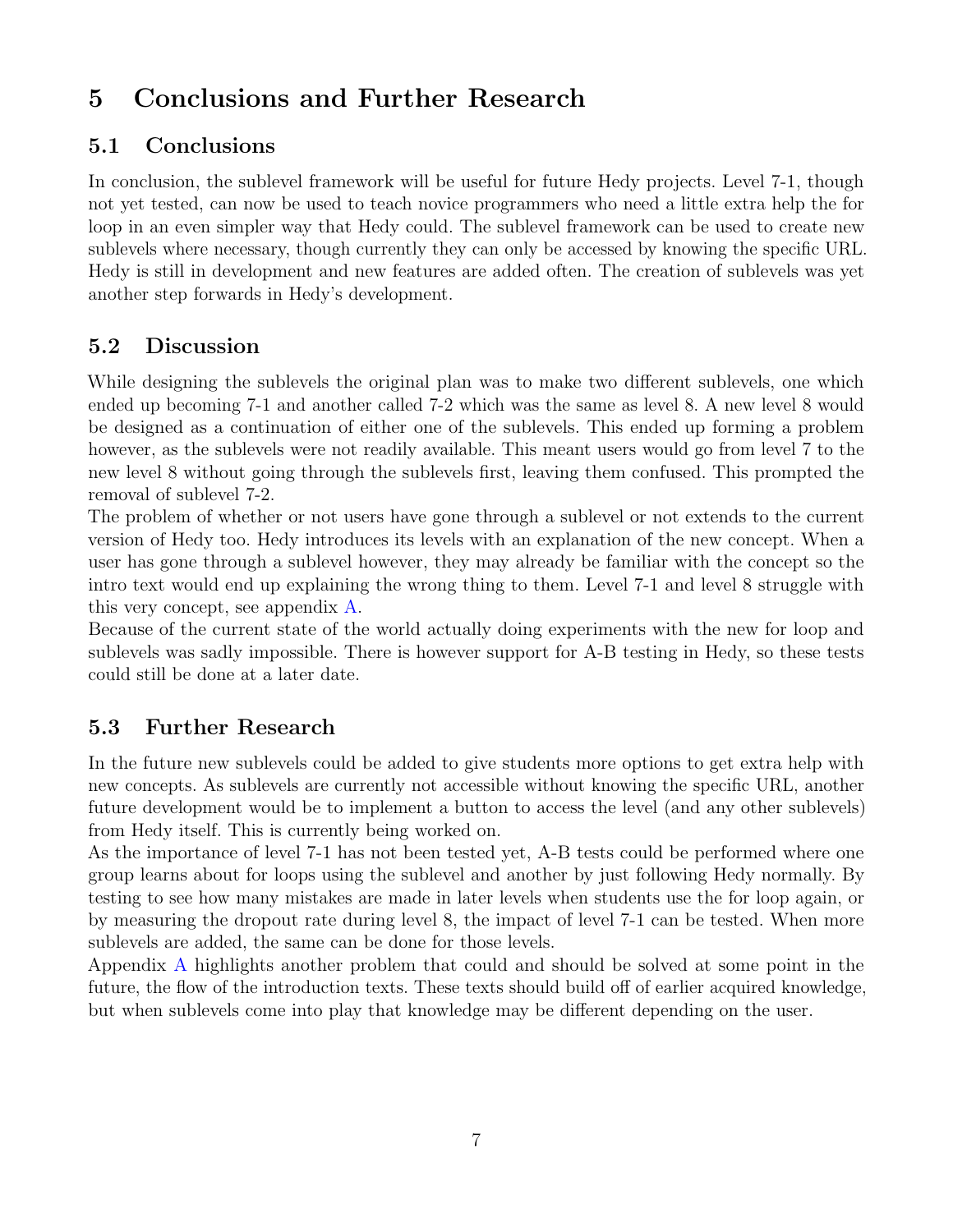## <span id="page-9-0"></span>References

- <span id="page-9-2"></span>[Hed] Hedy website. hedycode.com.
- <span id="page-9-1"></span>[Her20] Felienne Hermans. Hedy: A gradual language for programming education. 2020.
- <span id="page-9-3"></span>[Her21] Felienne Hermans. The Programmer's Brain: What every programmer needs to know about cognition. 2021.
- <span id="page-9-12"></span>[Lar] Lark. https://lark-parser.readthedocs.io/en/latest/index.html.
- <span id="page-9-11"></span>[Lev] Hedy level 7-1. https://hedycode.com/hedy/7-1.
- <span id="page-9-5"></span>[Log] Logo. https://el.media.mit.edu/logo-foundation/what\_is\_logo/logo\_ programming.html.
- <span id="page-9-8"></span>[Lua] Lua. http://www.lua.org/.
- <span id="page-9-9"></span>[Pen] Pencilcode. https://pencilcode.net/.
- <span id="page-9-6"></span>[Quo] Quorum. https://quorumlanguage.com/.
- <span id="page-9-4"></span>[Scr] Scratch. https://scratch.mit.edu/.
- <span id="page-9-10"></span>[Sna] Snap! https://snap.berkeley.edu/.
- <span id="page-9-7"></span>[Son] Sonicpi. https://sonic-pi.net/.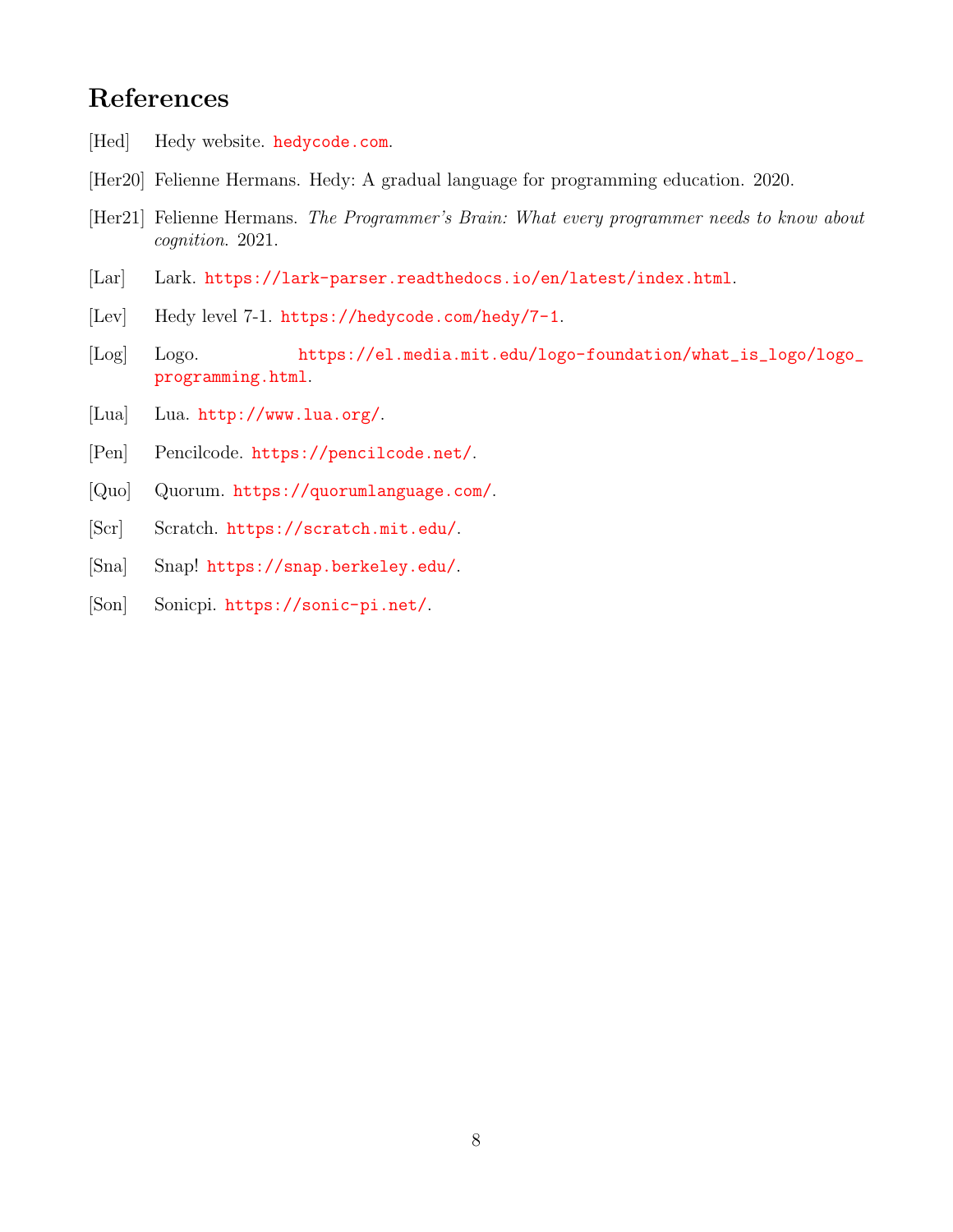# <span id="page-10-0"></span>A Sublevels and problems with flow

Level 7-1, figure [3,](#page-10-1) introduces the concept of the for loop to Hedy users using the way described in section [4.](#page-6-0) In the introduction text, figure [4,](#page-10-2) it tells the user the keyword repeat they learned about before has been changed to a for loop. This way the user can take their knowledge about the repeat statement and apply it to this new concept of a for loop. When they complete level 7-1 and move on to level 8 however, they are greeted by the same introductory message, figures [5](#page-11-0) and [6,](#page-11-1) just slightly changed to include the differences between the two levels. For users going normally from level 7 to level 8 the intro text makes sense, but when coming from a sublevel one would expect the text to continue with the knowledge that the sublevel has been completed. Users may even think level 8 is a duplicate of level 7-1 and skip it all together, missing out on the new syntax and subsequently getting confused in later levels when their learned syntax doesn't work. This problem will likely also exist when new sublevels are added.

| Hedy                                                                                    | Home       | Hedy<br><b>Learn more</b>                                | <b>For teachers</b>                               | Log in |                                                                                                                                                                                                                                           | English $\sim$ |
|-----------------------------------------------------------------------------------------|------------|----------------------------------------------------------|---------------------------------------------------|--------|-------------------------------------------------------------------------------------------------------------------------------------------------------------------------------------------------------------------------------------------|----------------|
| Level 7                                                                                 |            | Untitled - Level 7                                       | Save code                                         |        |                                                                                                                                                                                                                                           |                |
| Commands<br>We replace repeat with<br>for and add a range                               | <b>Try</b> | Level 7                                                  | (That means starting a sentence with four spaces) |        | print works just the same but the repeat is now replaced by for 'You can now write for counter is 1 to 5 and use<br>counter in your program. Try it out to see what happens! Remember to use indentations after the for and if statements |                |
| Ask for the answer to a sum<br>and check if it is correct.<br>We can now print 2 lines. | <b>Try</b> | for counter is 1 to 5<br>$\overline{2}$<br>print counter |                                                   |        |                                                                                                                                                                                                                                           |                |
|                                                                                         |            | <b>Run code</b>                                          |                                                   |        | Go back to level 6                                                                                                                                                                                                                        | Go to level 8  |

Figure 3: Hedy level 7-1. Currently the layout still says level 7. This will be changed at a later date

<span id="page-10-2"></span><span id="page-10-1"></span>

Figure 4: Closeup of the intro text of level 7-1